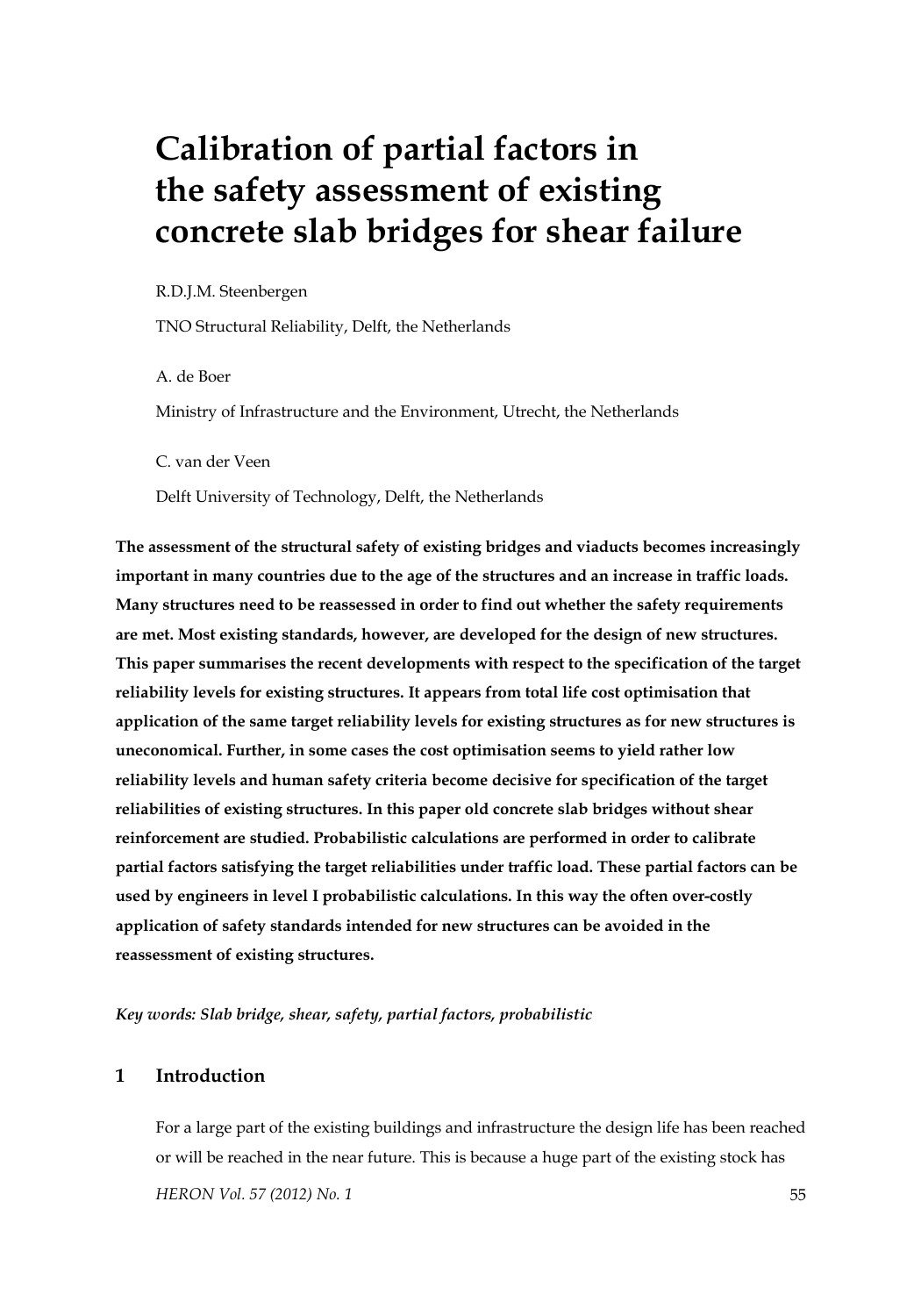been built in the sixties of the previous century. These structures need to be reassessed in order to investigate whether the safety requirements are met.

The reliability assessment of existing structures differs from new structures in a number of aspects including:

- Increased safety levels usually involves more costs for existing structures than for new structures.
- The remaining working life of existing structures is often different from the standard design working life of 50-100 years assumed for new structures.
- Information on actual structural conditions may be available for the assessment of an existing structure (inspections, tests, measurements).

At present, existing structures are mostly verified using simplified procedures based on the partial factor method commonly applied in design of new structures. Such assessments are often conservative and may lead to expensive upgrades. More realistic verification of the actual performance of existing structures can be achieved by probabilistic methods describing the uncertainties of the load and resistance variables by appropriate probabilistic models.

Specification of the target reliability levels is required for the probabilistic assessment of existing structures. It was recognised by Steenbergen and Vrouwenvelder (2010), Sykora et al. (2011) and Zwicky (2010) that it would be uneconomical to specify for all existing buildings and bridges the same reliability levels as for new structures.

In the following sections, first the shear force assessment of existing concrete slab bridges is discussed. Then, the safety philosophy for existing structures is briefly discussed; the reliability levels in terms of β-values for new structures are given; for existing structures the required β-values are summarised as been derived in Steenbergen and Vrouwenvelder (2010) and Vrouwenvelder and Scholten (2010).

Based on this, for existing concrete slab bridges under traffic load, the partial safety factors for the shear force assessment are derived using a full probabilistic approach.

## **2 Shear force assessment of concrete slab bridges**

In the past, a large number of concrete slab bridges have been built in the Netherlands. Most of the old slab structures have no shear reinforcement. Furthermore the design rules in the design period (until 1974) were mainly based on the service limit state. This is one of the main reasons for reassessing all concrete slab bridges in the Netherlands built in that period. Most of the concrete slab bridges were designed for having two lanes. Sometimes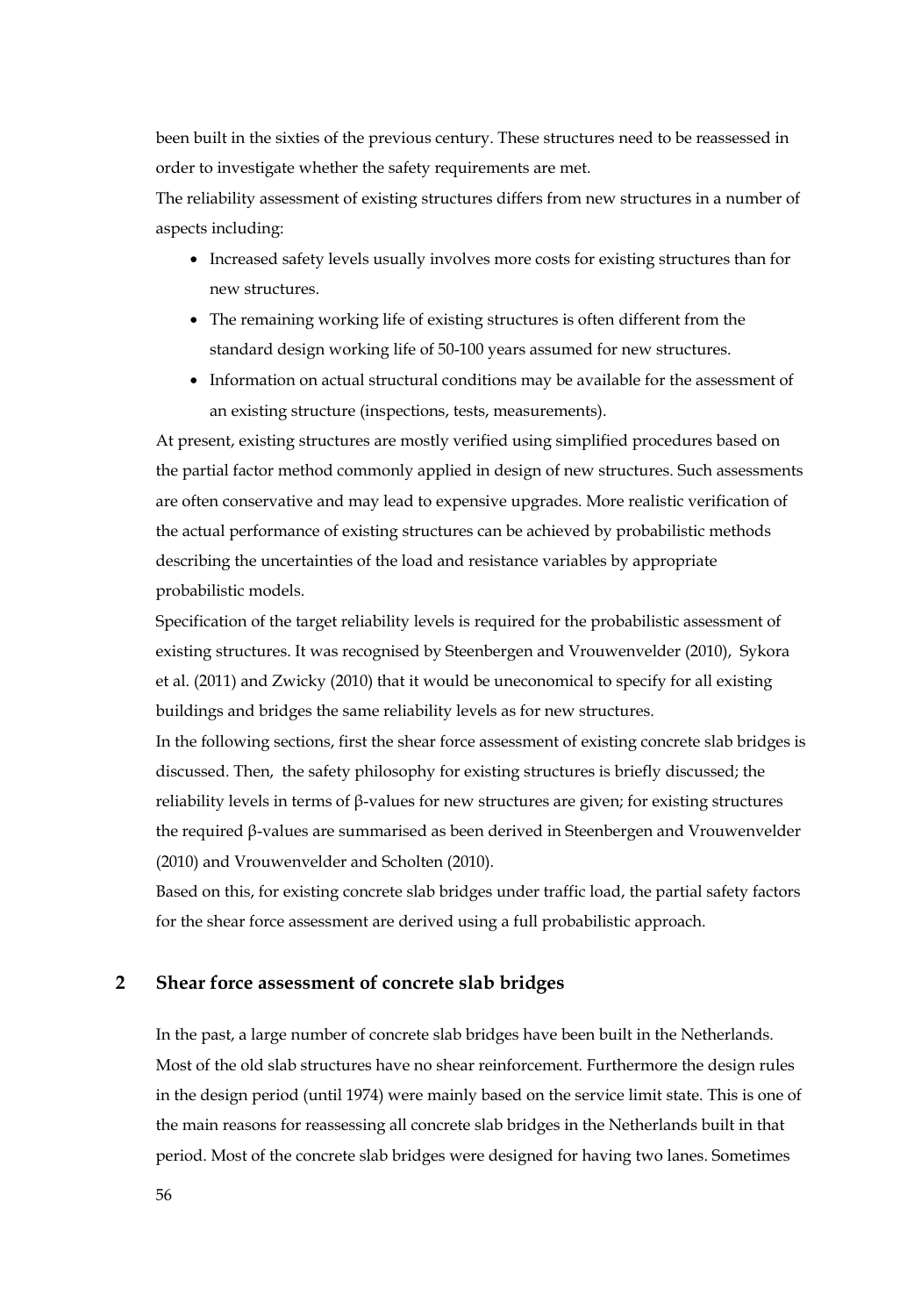in the design a side lane was added, which could be used in the future as an additional traffic lane. The concrete slab structures which were built in and over the Dutch highways have a relatively short span. For this type of slab structure, four traffic lanes was the maximum span to cross another highway road. In this way the maximum length of the slab structure in this study can be set to 20 m, which can be compared to the minimum length class of the bridge structures according to the Eurocode.

The old slab structures were designed having concrete in the current class C15/20. However, the amount of cement and grain size used in the concrete mix was high and coarse, respectively. Tests on concrete cores obtained from these old bridges now have shown that the actual strength of the concrete is on average C50/60, see Vervuurt et al. (2012). The strength of the reinforcement of the old slab structures was lower than the strength of the reinforcement used today. The yield stress was low (about 220 MPa) and the reinforcement was not ribbed but plain. The reinforcement ratio of old slab bridges is in the range of 0.4-1.2%.

Around 1963, the design traffic load was 600 kN. The corresponding vehicle consisted out of three axles, each with an axle load of 200 kN and axles distances of 1 m and 4 m. The actual vehicle configuration from the Eurocode EN 1991-2 is more compact (two axles of 300 kN and an axle distance of 1.2 m). This is another main reason for reassessing the concrete slab bridges for the shear force capacity. The ratio of dead weight and permanent load versus traffic load is an important factor while determining the reliability in a reassessment of an existing bridge structure.

# **3 Safety levels**

#### *3.1 New structures*

Eurocode EN 1990 gives three consequence classes CC1, CC2 and CC3. In Table 1, for new structures, the β-values are provided for these consequence classes. For new structures, the subscript *n* is used for the β-values.

For bridges, important buildings and large civil engineering structures, the target value is  $\beta$ =4.3. The reliability index is intended to be used in correspondence with a reference period equal to the design working life of the structures, usually 50 years for buildings and 100 years for bridges. For wind load, smaller target reliability indices are prescribed, see Steenbergen and Vrouwenvelder (2010).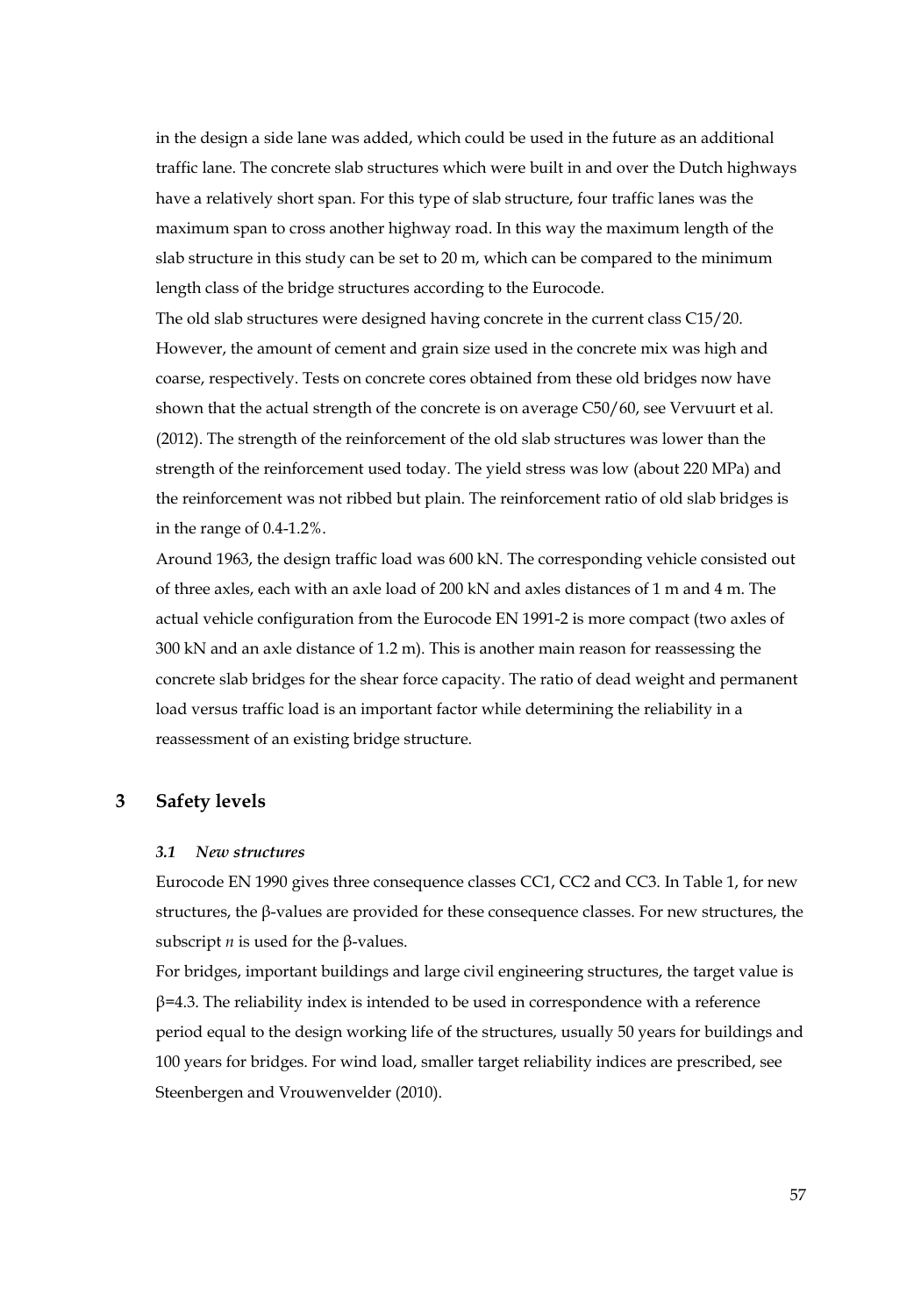|                   | Consequences of failure                                                                                                                                                                                                                                                                                                             |                    |                             | Wind load<br>dominating                                                                                                                                                                      |  |
|-------------------|-------------------------------------------------------------------------------------------------------------------------------------------------------------------------------------------------------------------------------------------------------------------------------------------------------------------------------------|--------------------|-----------------------------|----------------------------------------------------------------------------------------------------------------------------------------------------------------------------------------------|--|
| Consequence class | Loss of<br>human life                                                                                                                                                                                                                                                                                                               | Economic<br>damage | Wind load not<br>dominating |                                                                                                                                                                                              |  |
| $\mathbf{1}$      | Small                                                                                                                                                                                                                                                                                                                               | Small              | $\beta_n = 3.3$             | $\beta_n = 2.3$                                                                                                                                                                              |  |
| 2                 | Considerable                                                                                                                                                                                                                                                                                                                        | Considerable       | $\beta_n = 3.8$             | $\beta_n = 2.8$                                                                                                                                                                              |  |
| 3                 | Very large                                                                                                                                                                                                                                                                                                                          | Very large         | $\beta_n = 4.3$             | $\beta_n = 3.3$                                                                                                                                                                              |  |
|                   | The shortening of the reference period can be observed from two prospectives: the<br>representative value and the partial factors.<br>From the point of view of the partial factors, the question is if a shorter design life time<br>justifies an adaptation of the partial factors. Establishing the safety factors for a shorter |                    |                             | A shorter reference period for the variable loads (wind, snow, etc.) results in a decrease of<br>the representative values; the Eurocodes provide expressions to calculate these reductions. |  |
|                   | design life time, both economic arguments and limits for human safety play a role.                                                                                                                                                                                                                                                  |                    |                             |                                                                                                                                                                                              |  |
|                   | If only economic optimization is considered and the failure probability increases                                                                                                                                                                                                                                                   |                    |                             |                                                                                                                                                                                              |  |
|                   | approximately linear in time, it makes sense to use the same target failure probability or                                                                                                                                                                                                                                          |                    |                             |                                                                                                                                                                                              |  |
|                   | a result the partial factors do not change in case the design life is changed. It is more                                                                                                                                                                                                                                           |                    |                             | reliability index regardless the design life time (Steenbergen and Vrouwenvelder, 2010). A                                                                                                   |  |
|                   |                                                                                                                                                                                                                                                                                                                                     |                    |                             | economical to invest in safety measures if one can profit from it for a longer period of time                                                                                                |  |
|                   | Limits for human safety play an important role here because of the maximum allowable                                                                                                                                                                                                                                                |                    |                             |                                                                                                                                                                                              |  |
|                   | annual probability of failure, calculated for small probabilities through $P_{\text{failure}} = \Phi(-\beta) / T$                                                                                                                                                                                                                   |                    |                             |                                                                                                                                                                                              |  |
|                   | with $T$ the design life time in years. This annual probability of failure may not exceed the                                                                                                                                                                                                                                       |                    |                             |                                                                                                                                                                                              |  |
|                   |                                                                                                                                                                                                                                                                                                                                     |                    |                             | limits for human safety (ISO 2394, Annex E.4). In Steenbergen and Vrouwenvelder (2010) i                                                                                                     |  |
|                   | has been shown that for short reference periods the limits for human safety become                                                                                                                                                                                                                                                  |                    |                             |                                                                                                                                                                                              |  |
|                   | determining and, instead of raising partial factors for short periods, it is derived that for                                                                                                                                                                                                                                       |                    |                             |                                                                                                                                                                                              |  |
|                   |                                                                                                                                                                                                                                                                                                                                     |                    |                             | CC2 and CC3 a minimum design life time of 15 year is to be required in structural design.                                                                                                    |  |

*Table 1: Reliability index for new structures (EN 1990, Vrouwenvelder et al. 2011, JCSS, 1996).*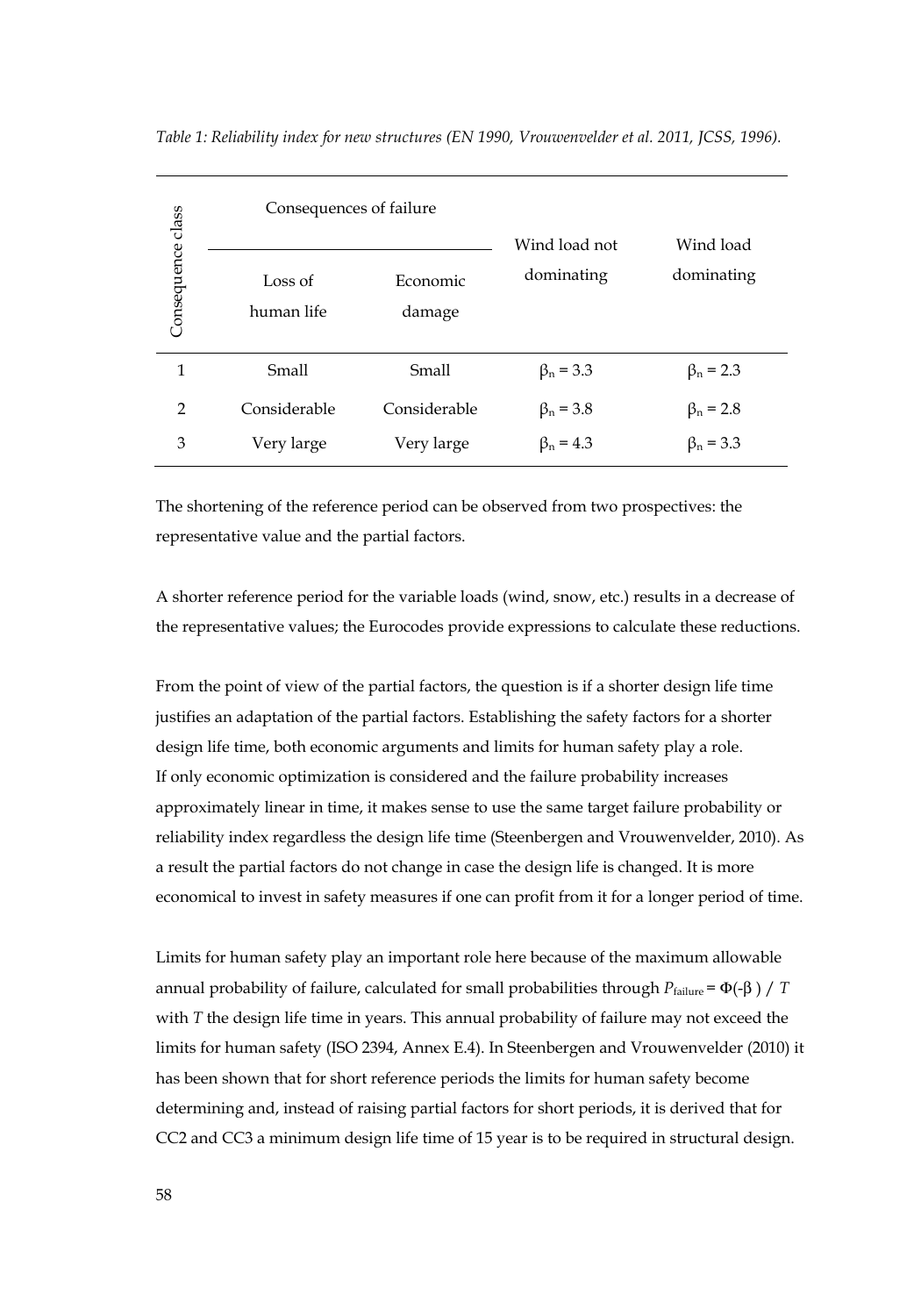#### *3.2 Existing structures*

In Steenbergen and Vrouwenvelder (2010), two safety levels for existing structures are introduced.  $β<sub>u</sub>$  is the level below which the structure is unfit for use.  $β<sub>r</sub>$  is the level for repair of existing structures. Based on both economical arguments and limits for human safety the β-values for existing structures were established.

The values are collected in Table 2 indicating the values for  $\beta$  in the cases of repair and unfitness for use. In this Table, according to the Dutch Code NEN-8700, consequence class 1 from EN 1990 has been subdivided into 1A and 1B, these classes are the same except for the fact that in 1A no danger for human life is present. In Table 2 also the limits for human safety are incorporated via target β-values based on the minimum design life of 15 years and leading to the maximum annual probability of failure accepted for human safety (ISO 2394)

| <sub>CC</sub>  | minimum<br>reference-period | new<br>$\beta_n$ |     | repair<br>$\beta_{\rm r}$ |        | unfit for use<br>βu |        |
|----------------|-----------------------------|------------------|-----|---------------------------|--------|---------------------|--------|
|                |                             | wn               | wd  | wn                        | wd     | wn                  | wd     |
| 1A             | 1 year                      | 3.3              | 2.3 | 2.8                       | 1.8    | 1.8                 | 0.8    |
| 1B             | 15 year                     | 3.3              | 2.3 | 2.8                       | 1.8    | 1.8                 | $1.1*$ |
| $\overline{2}$ | 15 year                     | 3.8              | 2.8 | 3.3                       | $2.5*$ | $2.5*$              | $2.5*$ |
| 3              | 15 year                     | 4.3              | 3.3 | 3.8                       | $3.3*$ | $3.3*$              | $3.3*$ |

|  |  |  |  | Table $2: \beta$ -values for existing structures |
|--|--|--|--|--------------------------------------------------|
|--|--|--|--|--------------------------------------------------|

 $wn = wind not dominant$ wd = wind dominant

( $*$ ) = in this case the minimum limit for human safety is decisive

# **4 Partial factors for shear force resistance of concrete slabs without shear reinforcement**

In this section probabilistic calculations are performed in order to establish the partial factors that are needed to obtain the required reliability for the shear force assessment of existing concrete slab bridges with a relatively small span under traffic load. In The Netherlands, the bridges in highways have to satisfy the requirements belonging to consequence class 3, so they must satisfy a reliability index of  $β = 3.8$  for repair and  $β = 3.3$ for unfit for use. According to EN 1990, art. B3.3(2) the partial factor for the resistance *γ<sup>m</sup>* remains the same in all design situations and the partial factors for the load are adapted to satisfy the different safety requirements.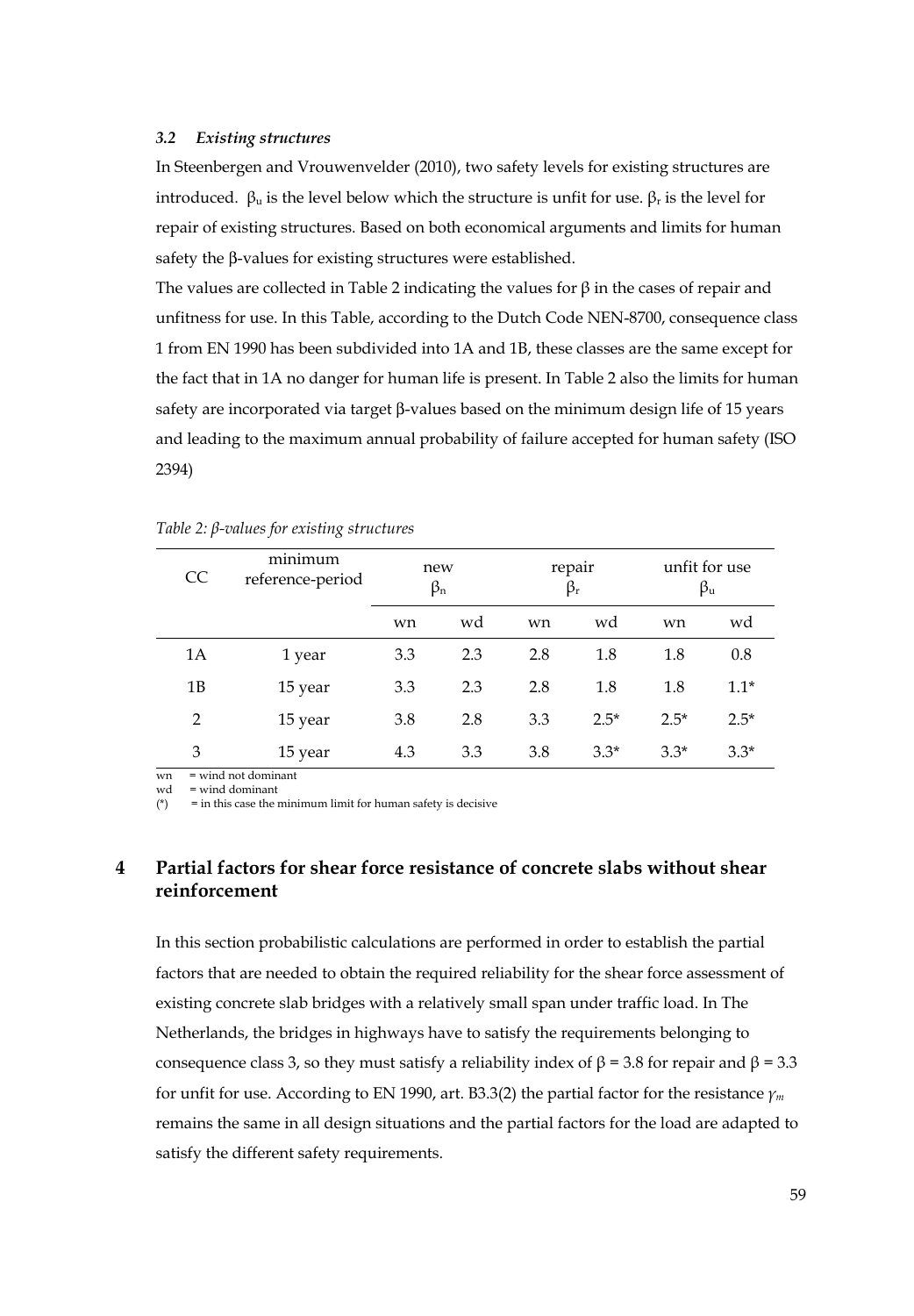#### *4.1 Set up of the probabilistic calculation*

Considered is a remaining life time period of 15 years with loading by dead weight and traffic load only. Other loads play a minor role in the design and assessment of traffic bridges. The limit state function is in general terms:

$$
Z = R - m_G G - m_T T \tag{1}
$$

In section 4.3 this limit state will be rewritten in the case of a shear capacity assessment. In expression (1),  $R$  is the resistance of a structural element,  $m_G G$  is the effect of the dead load and  $m<sub>T</sub>$  T is the effect of the traffic load, where  $m<sub>G</sub>$  and  $m<sub>T</sub>$  represent model uncertainties. These model uncertainties have been estimated as normally distributed with a mean value of 1.0 and a coefficient of variation of 0.07 for dead load and 0.10 for traffic load. The model uncertainty both covers the schematisation of the load and the determination of the load effect by means of a structural calculation. It is remarked that the large uncertainties associated with the traffic load are taken into consideration in its statistical distribution itself. The load *G* has a mean value equal to the characteristic value and a coefficient of variation of 7%. For the traffic load *T* the maximum weight is used of a truck combination that passes the bridge in a period of 15 years. We can make this assumption because in the case of a relatively small span, a single truck will determine to a large extend the design load on the bridge (Vrouwenvelder et al. (1998)).

The statistical distribution of the weight *T* of a single truck has been derived from weigh in motion (WIM) measurements in April 2008 on the Dutch highway RW16 near the Moerdijk bridge. The distribution appears to be a mixture of normals (Steenbergen and Morales Napoles, 2012). The density can be written as:

$$
f(T) = \sum_{i=1}^{n} \pi_i N_i(T; \mu_i, \sigma_i)
$$
 (2)

Each *N<sub>i</sub>* represent a normal density with mean  $\mu_i$  and standard deviation  $\sigma_i$  and each  $\pi_i$  is a non negative quantity and all sum to one. In Fig. 1 the distribution is shown, with the empirical (1 month of measurements, in dots) and fitted distribution function. The design weight and the estimated parameters of the mixture of normals (mean  $\mu_i$ , standard deviation  $\sigma_i$  and mixing proportion  $\pi_i$ ) are also shown.

In Steenbergen et al. (2012) it was shown that this distribution provides values for the traffic load that are comparable to the ones from EN 1991-2, Traffic loads on bridges.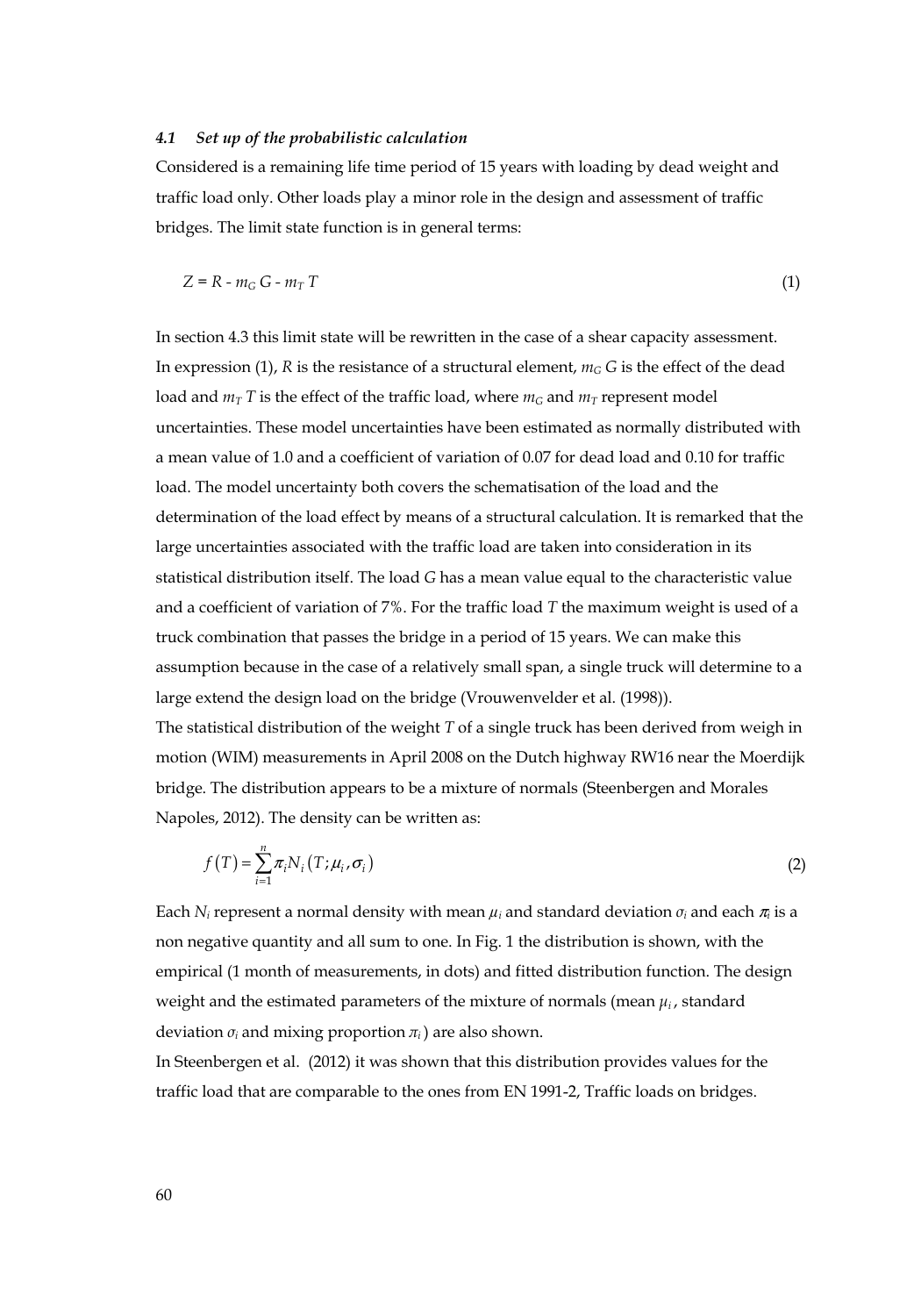

*Figure 1: Fitted analytical distribution of the vehicle weight, units kN* 

The distribution for the maximum truck weight in a period of 15 years follows from:

$$
F_{15\,\text{year}}\,(T) = F(T)^n\tag{3}
$$

For *n* is used:  $n = 15 \times 2 \times 10^6$ , the number of trucks passing in 15 year.

The ratio between the self-weight of the bridge and the traffic load is varied in order to study the influence of that ratio on the result. The ratio *T*rep */ G*rep is called χ. For the shear strength the Eurocode EN-1992 model is used. The statistical distribution belonging to it is obtained from experiments. This is further discussed in section 4.3.

#### *4.2 Design formulas*

The design value of the strength is found with help of the basic design formula:

$$
R_d = G_d + T_d \tag{4}
$$

Here, the maximum of formulas 6.10a and 6.10b from EN 1990 has to be taken. Format 6.10a (weight dominant):

$$
G_d = \gamma_G G_{rep}
$$
\n
$$
T_d = \Psi_o \gamma_T T_{rep}
$$
, with  $\Psi_o = 0.8$ \n
$$
(6)
$$

Format 6.10b (traffic load dominant, partial factor for self-weight is reduced with a factor *ξ*):

$$
G_d = \zeta \gamma_G G_{\text{rep}} \tag{7}
$$

$$
T_{\rm d} = \gamma_{\rm T} T_{\rm rep} \tag{8}
$$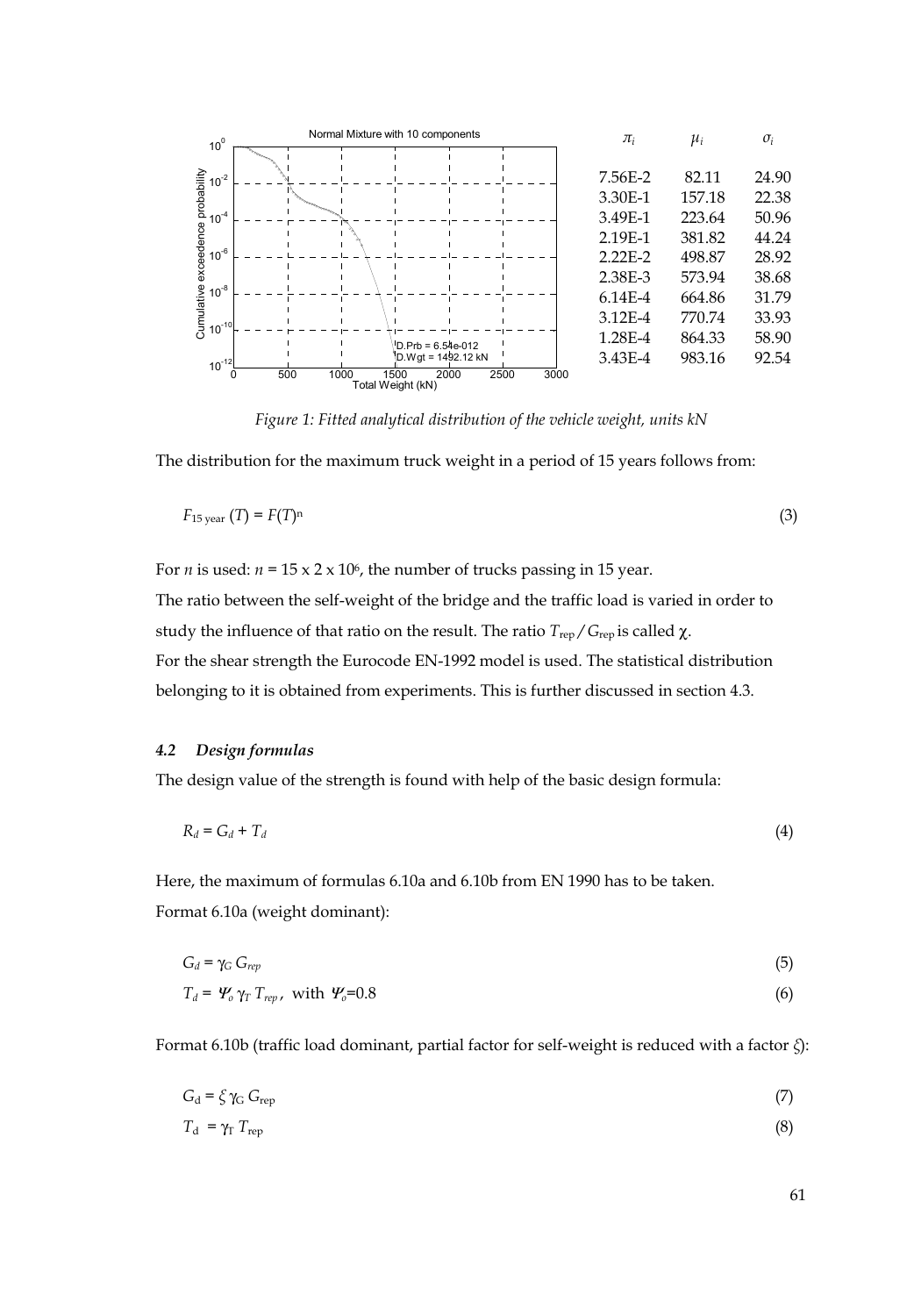The representative value of the traffic load  $T_{\text{rep}}$  is defined as occurring once in the reference period and therefore follows from 1- $F_V$  ( $T_{rep}$ ) = 1/ $n$ . This value is comparable to the representative value of the traffic load from EN 1991-2 for a bridge with a span of about 20 m (the type of spans under discussion here); see Steenbergen et al. (2012). The representative value for  $G_{rep}$  is taken equal to  $T_{rep}/\chi$ , where  $\chi$  is varied from 0.25 to 2.0.

#### *4.3 Shear force model*

Point of reference for the shear force model (*V*=shear force) is the section in the structure where in the ultimate limit state (ULS) the design value of the shear force  $V_{S,d}$  is acting. It holds:

$$
V_{S,d} = V_{G;S,d} + V_{T;S,d} \tag{9}
$$

with *V<sub>S;G;d</sub>* the design value of the shear force caused by the dead load and *V<sub>S;T;d</sub>* is the design value of the shear force caused by the traffic load.

The design value of the shear force strength  $V_{R,d}$  is:

$$
V_{R,d} = \tau_{1,d} \ b \ d = \tau_{1,rep} / \gamma_m \ b \ d \tag{10}
$$

Here  $\tau_{1:d}$  is the design value of the shear stress in the section where shear failure occurs. *τ1;rep* is the corresponding representative value of the ultimate shear stress and γ*m* is the corresponding material factor. *b* is the width of the considered section and *d* is the effective depth. With a unity-check 1.0 the criterion for the shear strength is just met, so:

$$
V_{S;d} = V_{R;d} \tag{11}
$$

Then it holds:

$$
\gamma_G \ V_{G;S;rep} + \gamma_T \ V_{T;S;rep} = \tau_{1;rep} / \gamma_m \ b \ d \tag{12}
$$

Therefore:

$$
b d = (\gamma_G V_{G;S;rep} + \gamma_T V_{T;S;rep}) / (\tau_{1;rep}/\gamma_m)
$$
\n(13)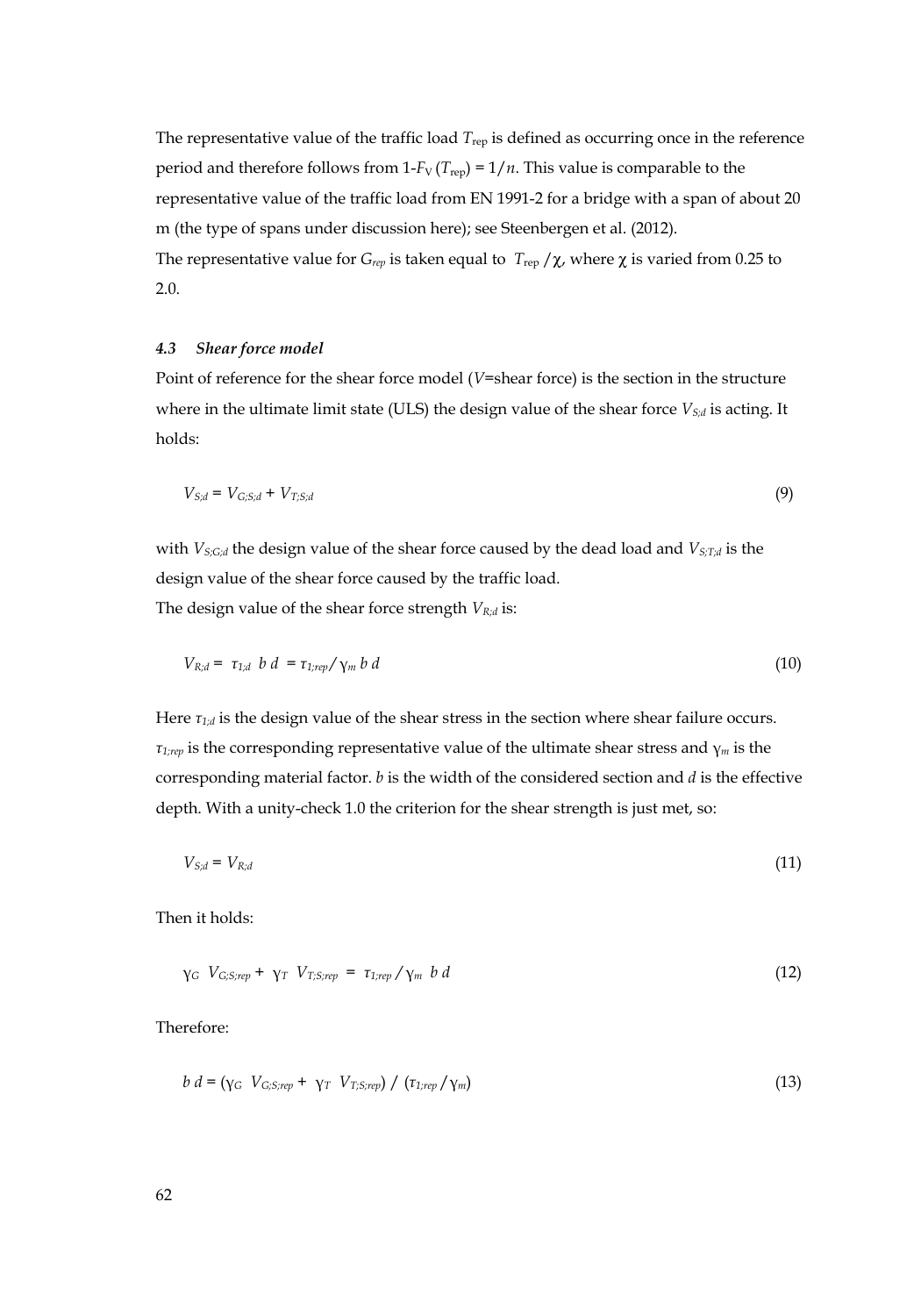The overall safety is judged on the basis of the reliability index  $\beta$  that is determined from a probabilistic analysis on the basis of the limit state function:

$$
Z = \tau_1 \ b \ d - (m_g \ V_G + m_T \ V_T) \tag{14}
$$

Substituting (13) in (14) provides:

$$
Z = \tau_1 \left( \gamma_G \ V_{G,S,rep} + \gamma_T \ V_{T,S,rep} \right) / (\tau_{1,rep} / \gamma_m) - (m_g \ V_G + m_T \ V_T)
$$
 (15)

The reliability index resulting from the evaluation of the limit state function is compared with the required values from Table 2. The partial factors for the load  $\gamma_G$  and  $\gamma_T$  are tuned so that the required β-values are obtained.

The representative value of the shear strength *τ1;rep* and the corresponding material factor  $\gamma_m$  are obtained from EN 1992-1-1. The shear strength  $\tau_1$  is a stochastic parameter that is described by empirically found relations.

### *4.3.1 Representative value of shear strength*

The considered slab bridges are without shear reinforcement so here art. 6.2.2(1) of NEN-EN 1992-1-1 is used.

The design value of the shear strength, expressed as nominal shear stress, is:

$$
\tau_{1,d} = \tau_{1,rep} / \gamma_m \tag{16}
$$

with:

$$
\gamma_m = 1.5 \text{ (partial factor resistance)} \tag{17}
$$
\n
$$
\tau_{1, rep} = 0.18 \quad k \text{ (100 } \rho_l \quad 0.85 \quad f_{\text{cfc}})^{1/2} \tag{18}
$$

where  $k = 1 + (200 / d)^{1/2}$  < 2.0 with  $d$  [mm] the effective depth of the section, here we assume  $d = 0.9 \cdot h$  with *h* the depth of the section. For the longitudinal reinforcement it holds 100  $\rho_l$  =  $\omega_0$  < 2.0 In (18),  $f_{ckc}$  is the characteristic cylinder compressive strength in MPa, determined from tests on cylinders taken from the existing structure. Conform EN 1992-1-1, the cylinder compressive strength  $f_{ckc}$  is equal to 0.82 times the cube compressive strength  $f_{ck}$ .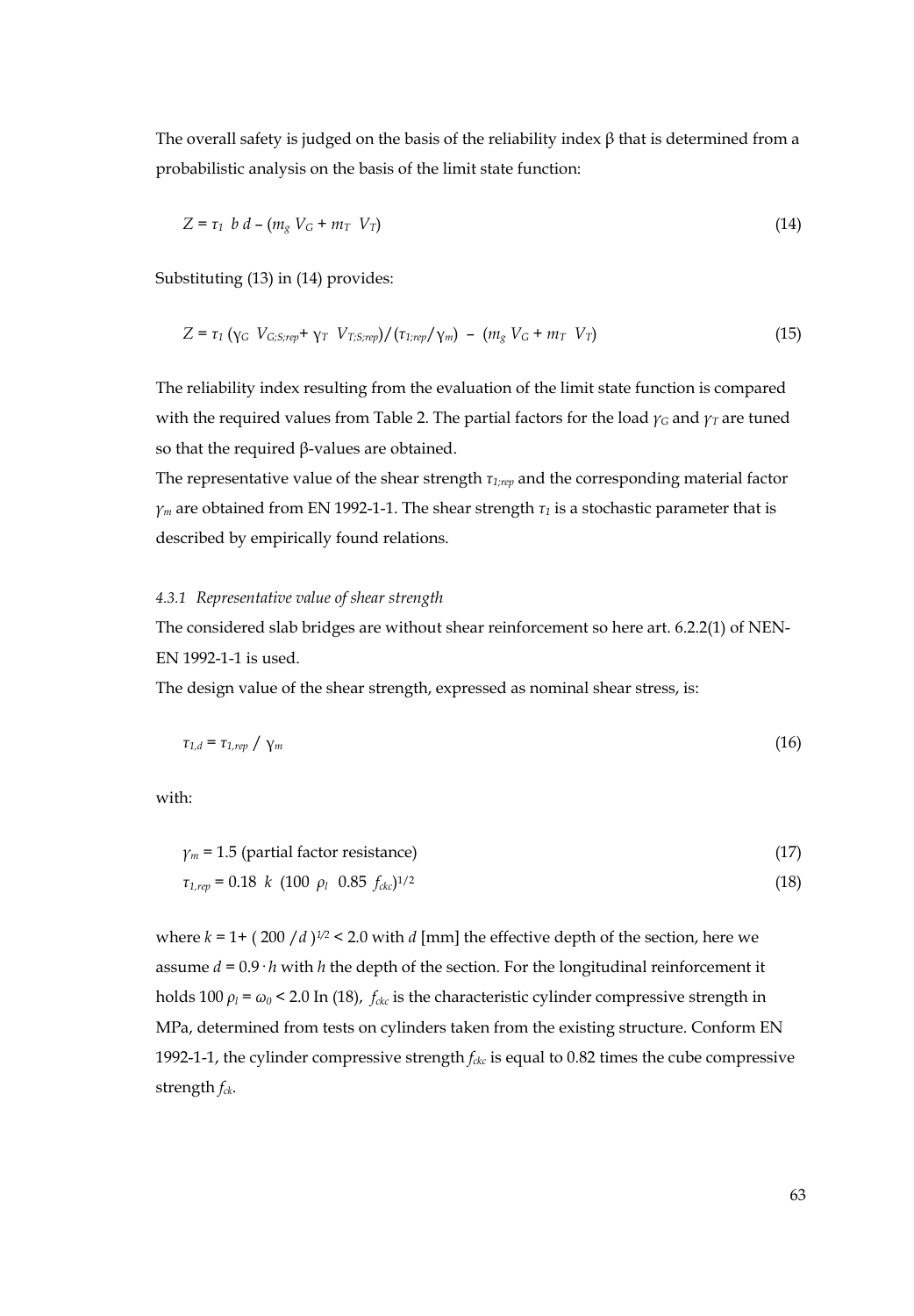In expression (18), a long term factor of 0.85 is applied directly to the measured compressive strength. This is done according to NEN-EN 1992-1-1 (article 3.1.2(4)) when the strength is determined on specimens at an older concrete age than 28 days.

#### *4.3.2 Distribution function of the shear stress*

In CEB-bulletin 224, "Model uncertainties" the following expression is given for the mean value of the shear strength of slender structures:

$$
\tau_{1;m} = 0.163 \ \ k \ \ (\omega_0 \ \ 0.85 \ \ f_{cc;m})^{1/3} \tag{19}
$$

where:

$$
k = 1 + (200/d)^{1/2} < 2.0; \quad d = 0.9 \, h \tag{20}
$$

*ω0* is the longitudinal reinforcement [%] with a maximum of 2.0; *f'cc;m* is the mean cylinder compressive strength in MPa and  $f_{ccm}$  = 0.82  $f_{cm}$ . So, expression (19) can be rewritten as:

$$
\tau_{1,m} = 0.163 \ \{1 + (0.22 \ / d)^{1/2}\} (\omega_0 \ 0.82 \times 0.85 \ f_{cm})^{1/3} \tag{21}
$$

Expression (19) is the result of laboratory experiments on 176 beams and the coefficient of variation was 0.13 as found by König and Fisher (1995). In the present study, a part of the variation is caused by the deviation of the real compressive strength of the concrete in the beam from the presumed value based on compressive tests on cylinders and cubes. Because in these test concrete was used that was made in the laboratory, it is assumed here that the coefficient of variation of the compressive strength in these test was about 0.05. This means that the coefficient of variation in the formula itself can be derived to be 0.12: combining V=0.12 and the mentioned coefficient of variation in  $f_c$  (in expression (19) to the power 1/3) provides by good approximation a total coefficient of variation of 0.13 around the mean result of expression (19).

The expression of the shear force  $\tau_1$  that is used in the limit state function (15) becomes:

$$
\tau_1 = f_M \quad 0.163 \quad \{1 + (0.22 \, / \, d)^{1/2}\} \, (\omega_0 \quad 0.82 \quad 0.85 \, f_c)^{1/3} \tag{22}
$$

For the factor  $f_M$  a lognormal distribution is assumed with a mean value of 1.0 and a coefficient of variation of 0.12 (see above).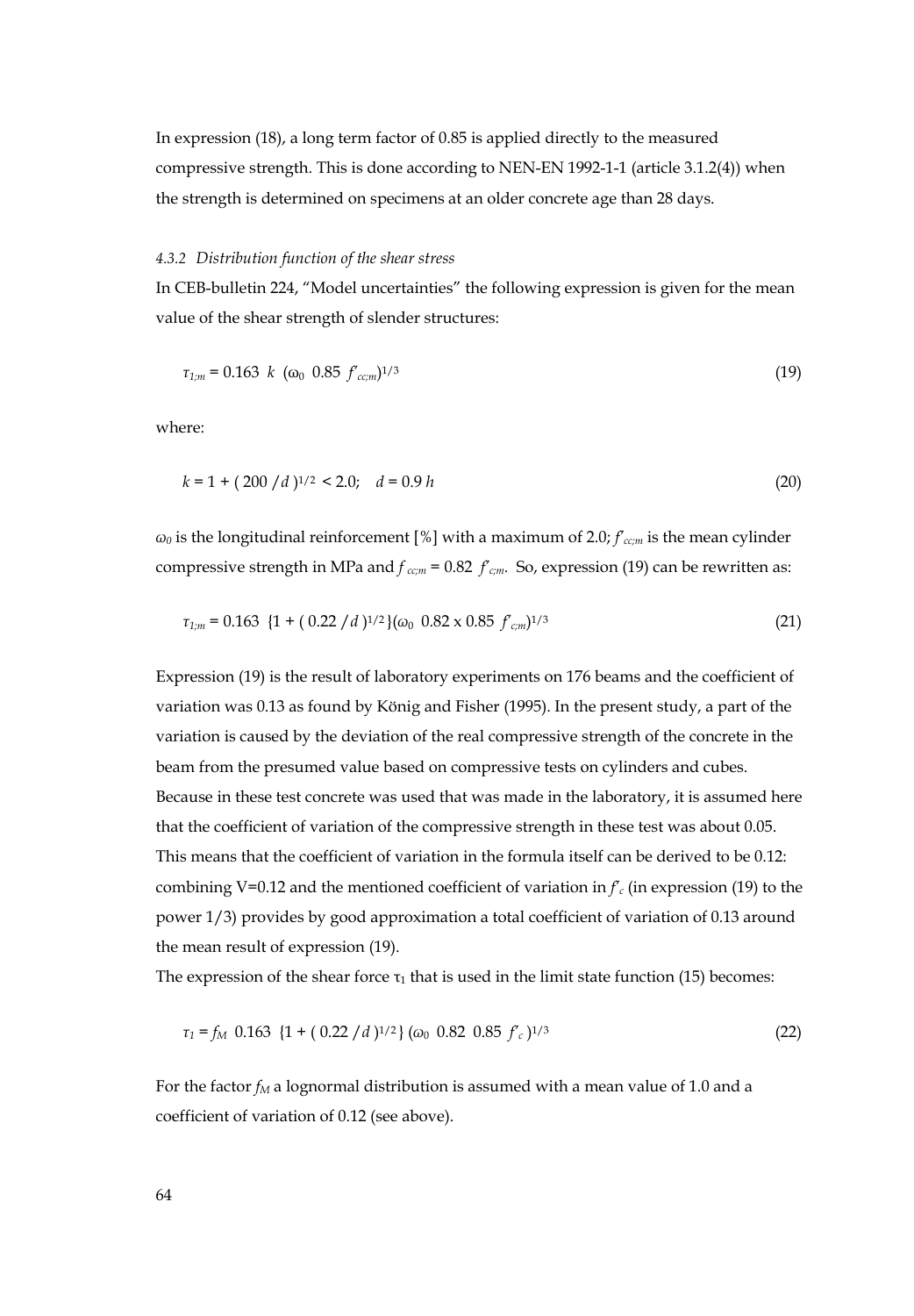To obtain the mean value of the stochastic parameter  $f_c$ , the experimentally determined characteristic cube compressive strength is augmented with 1.64· 10 MPa as the characteristic value is defined as the 0.05 fractile of a normal distribution. A large research program on existing Dutch existing concrete bridges has learned that a standard deviation of 10 MPa has to be used for the cube compressive strength, see Steenbergen and Vervuurt (2012).

#### *4.3.3 Parameter study*

In order to derive load factors that are valid for a broad application, different possible parameters combinations are used; they are listed in Table 3. For these combinations; limit state function (15) is evaluated using EN 1990 formats 6.10a and 6.10b. The results are discussed in the next paragraph.

| $x =$ ratio<br>traffic/dead load | $0.25-2.0$ with steps of $0.05$                       |
|----------------------------------|-------------------------------------------------------|
| Concrete strength                | $C28/35$ , $C35/45$ , $C40/50$ ,<br>C45/55 and C53/65 |
| Reinforcement ratio              | $0.4\%$ , $0.6\%$ , $0.8\%$ , $1.0\%$ and $1.2\%$     |
| d                                | $0.5$ m, $0.75$ m, $1.0$ m and $1.25$ m               |

*Table 3: Parameter combinations* 

# **5 Results**

For CC3 for different parameters combinations the β-values are calculated for the EN 1990 formats 6.10a and 6.10b. For this FORM calculations are performed using the software program Prob2B, see Courage and Steenbergen (2007). The results are plotted as a function of  $\chi = T_{\text{rep}}/G_{\text{rep}}$ . The intersection point of the two lines corresponds to the minimum value of the reliability index because in design the maximum of 6.10a and 6.10b is used. An example is given in Figure 2.

A series of similar calculations have been performed in order to derive that load factors γ*<sup>G</sup>* and  $\gamma_T$  that guarantee the required  $\beta$ -values for all the parameter combinations in Table 3. The governing parameter combination of Table 3 was used for the final values for γ*G* and γ*T*; so in all cases of Table 3 the target reliability index are satisfied. In tuning γ*G* versus γ*T* it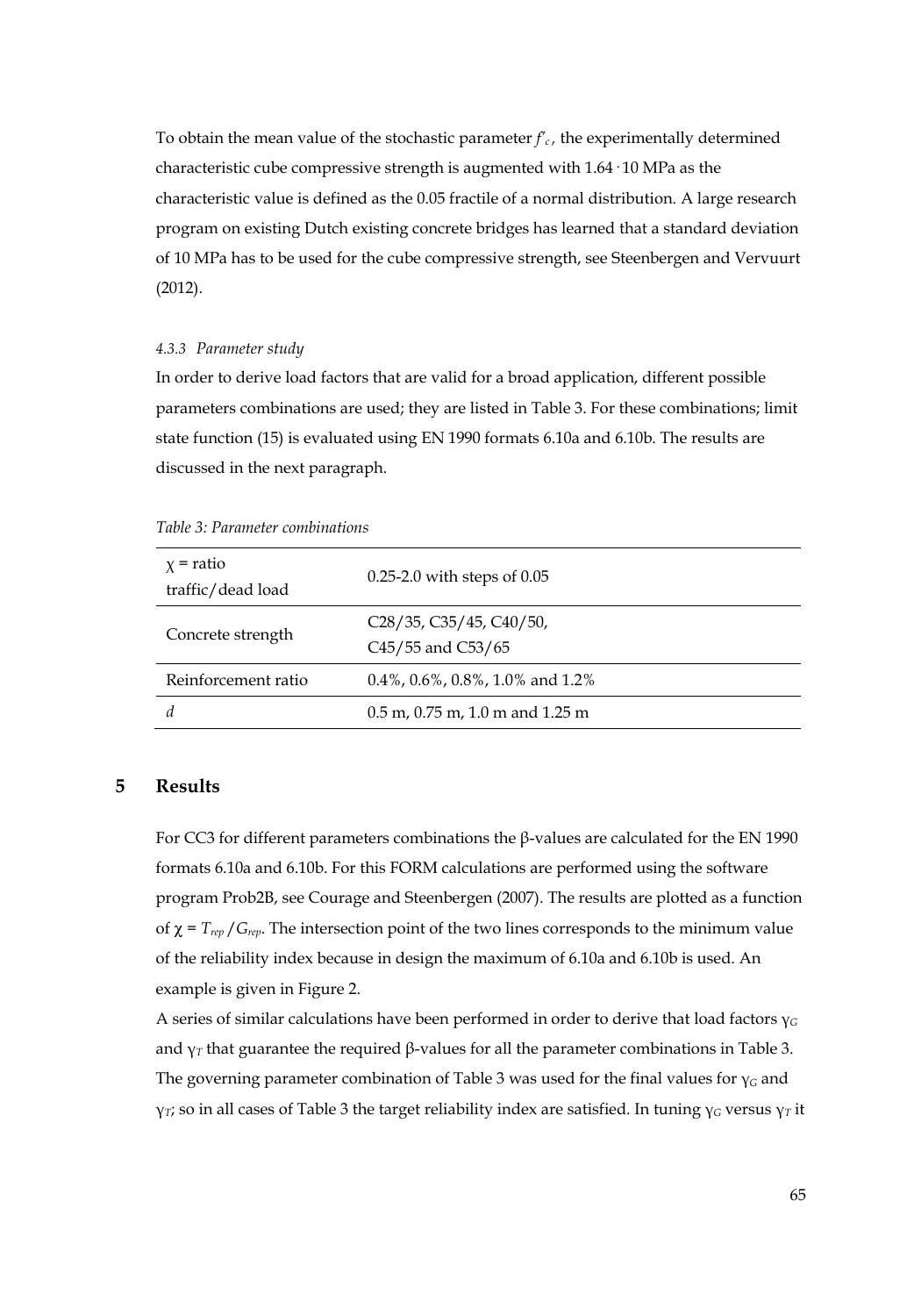was made sure that both values were lowered to the same extend with respect to the values for new structures. The final values of  $\gamma_G$  and  $\gamma_T$  are collected in Table 4. It is observed that the obtained β-values are a little larger than required in Table 3. This is in accordance with the fact that shear failure is considered to be more brittle than failure due to bending and therefore one tends to take into consideration a somewhat higher safety level, because of the larger failure consequences in the case of brittle failure.



*Figure 2: Calculation of the reliability index for the formats 6.10a and 6.10b* 

The load factors in Table 4 are now being used for the reassessment of concrete slab bridges with a relatively small span. In Steenbergen and Vrouwenvelder (2010) it is proven that these partial factors are also valid for other failure mechanisms such as bending.

|               | Reference period<br>[year] | $\circ$<br>Obtained |                                | Partial factor                  |                    |  |  |  |
|---------------|----------------------------|---------------------|--------------------------------|---------------------------------|--------------------|--|--|--|
|               |                            |                     | Weight γ <sub>G</sub><br>6.10a | Weight ξγ <sub>G</sub><br>6.10b | Traffic $\gamma_T$ |  |  |  |
| Repair        | 15                         | 3.8                 | 1.30                           | 1.15                            | 1.30               |  |  |  |
| Unfit for use | 15                         | 3.4                 | 1.25                           | 1.10                            | 1.25               |  |  |  |

*Table 4: Load factors for existing structures*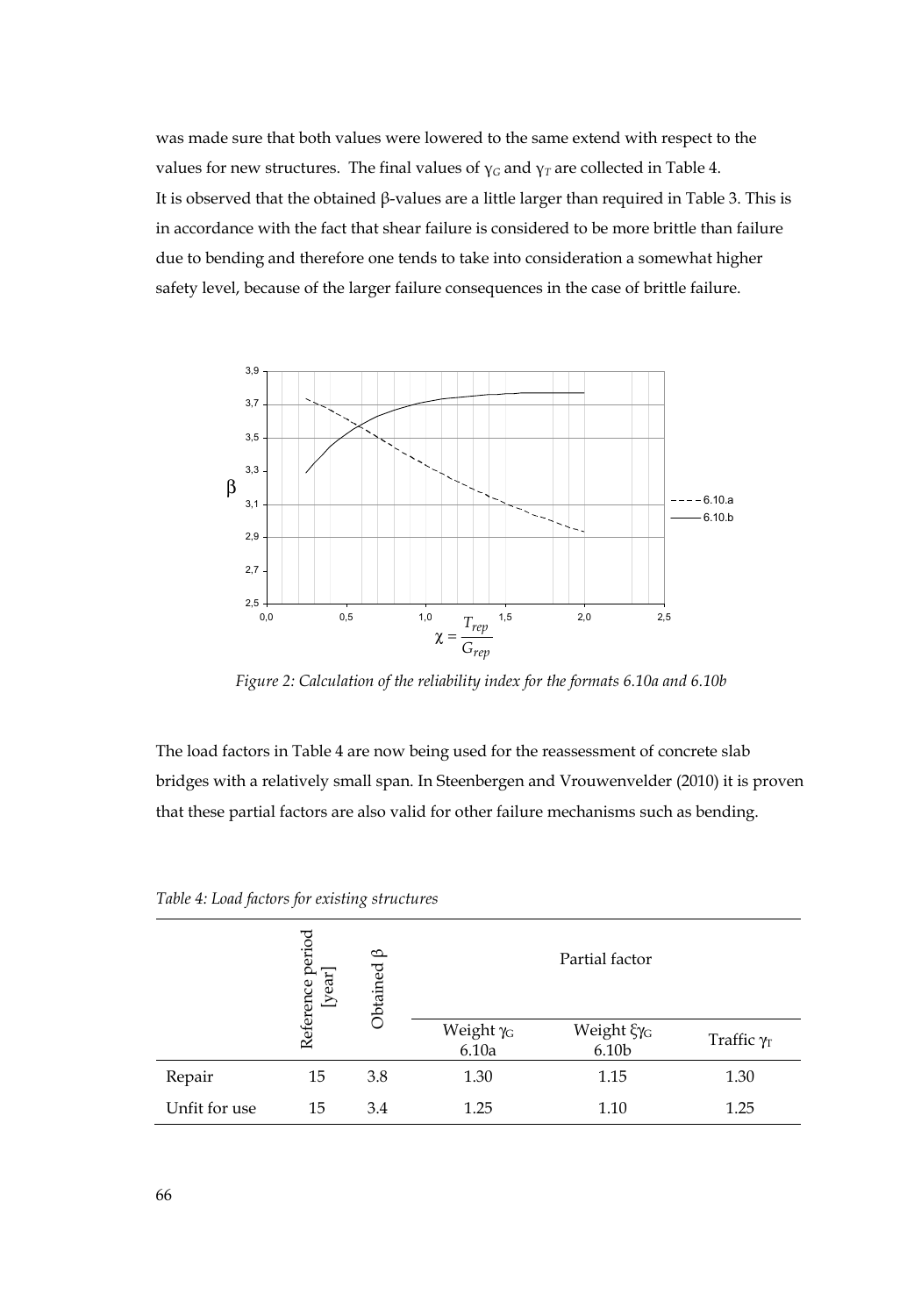# **6 Conclusions**

In this article a theoretical background and corresponding results for the safety assessment of existing structures have been presented. Subsequently, for existing concrete slab bridges under traffic load, adapted partial factors for weight and traffic load have been established using full probabilistic calculations. These partial factors are lower than the ones used for new concrete structures. They are now being used for the reassessment of existing bridges under traffic load. Using this method; it turns out that quite a large number of existing old concrete slab bridges under traffic load still satisfy the safety requirements and do not need to be replaced.

#### *Acknowledgement*

The authors wish to express their gratitude and sincere appreciation to the Dutch Ministry of Infrastructure and the Environment (Rijkswaterstaat) for financing this research work and InfraQuest for coordinating the cooperation between Delft University of Technology, Rijkswaterstaat and the research institute TNO.

## **References**

- EN 1990, Basis of structural design; European Committee for Standardization EN 1992, Design of concrete structures; European Committee for Standardization EN 1991, Actions on structures; European Committee for Standardization ISO 2394:1998, General principles on reliability for structures, Geneve, Switzerland: ISO JCSS Probabilistic Model Code. Joint Committee on Structural Safety, Zürich, 2006
- König, G., Fisher, J., Model uncertainties concerning design equations for shear capacity of concrete members without shear reinforcement, *CEB-Bulletin 224*, Model Uncertainties, Comité Euro-International du Béton, Lausanne, 1995

NEN 8700, Code for assessment of existing structures (2011)

Steenbergen, R.D.J.M., Vrouwenvelder, A.C.W.M., Safety philosophy for existing structures and partial factors for traffic load on bridges, *Heron* 55, No. 2, 2010

Steenbergen, R.D.J.M., Morales Napoles, O., Traffic Load Model based on Weigh in Motion Measurements, Proceedings of *ESREL 2012* – European Safety and Reliability Conference, Helsinki, 2012